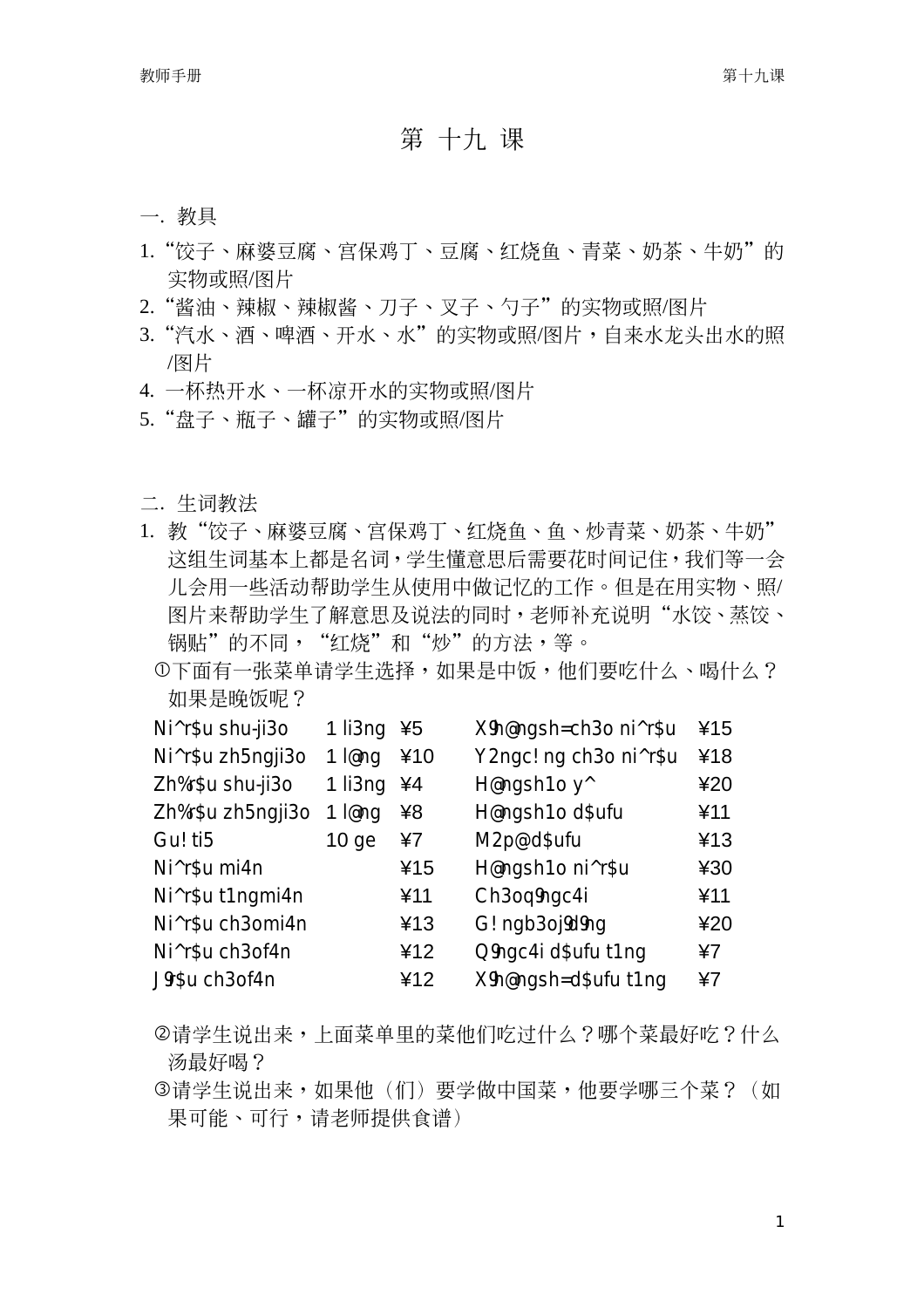2. 教"酱油、辣椒、辣椒酱、糖、刀子、叉子、勺子" ①老师把这组词的实物或照/图片给学生看,帮助他们知道音、意后,请 使用下列活动帮助他们记忆。 ②请他们做"连连看" **O** Y#ude I4ji1o sh=h@ngde yld=ng y4o y\$ng ji4ngy@u. <sup>●</sup> W# b^-hu= y\$ng ku4izi t1 zh- $hu=n2$  d1ozi  $\cdot$  ch1zi. **8** Zu\$ h@ngsh1oy^  $y\#$ ude sh= $\exists$ de. **O** L4ji1oji4ng ch<sup>9</sup> ji3ozi.  $\bullet$  T1 b<sup> $\land$ </sup>-hu= n2 ku4izi q-ngw8n, y#u-m6iy#u sh2ozi?  $\bullet$  W# xi3ng h5 t1ng, sh=y\$ng l4ji1o zu\$de. **Ø** W# childe t2ng sh=ni^n3i t2ng b^-sh=zu\$-c4ide t2ng. 3请学生用这组生词回答下列问题 ❶商场卖什么? 2菜市场卖什么? 6超市卖什么? ❹飞机上有什么? 6你家有什么? 6饭馆的桌子上有什么? 2麻婆豆腐里有什么? **B**宫保鸡丁里有什么? **©你用什么喝汤?** 重国人用什么吃饭?

3. 教"渴、汽水、啤酒、酒、罐、开水、水"

| ①请老师把"y=b5i shu- |            | ylgu4n q=shu- | y=plng shu- |              | ,, |
|------------------|------------|---------------|-------------|--------------|----|
|                  | q=shu-     | p0ji&         |             | q=shu-       |    |
|                  | ii&        |               |             | ji&          |    |
|                  | $D0$ i $8$ |               |             | $D0$ ji $\&$ |    |

写在白板上,然后出示实物或照/图片,帮助学生明白音、意的配合。 2老师把"自来水龙头出水"的照/图片给学生看,说明"在中国,这种 水叫『自来水』,『自来水』不太干净,我们不喝,我们喝『开水』。开 水有两个意思,一个意思是『boiled water』,一个意思是『boiling water』。 中国人喝茶的时候要用『热开水』,有的人只说『开水』,平时我们喝『凉 开水』,也有人说『白开水』"。然后把"一杯热开水"、"一杯凉开 水"的实物或照/图片拿出来,问学生"哪杯是热开水?"学生一定会 指 冒热气的那杯说"这杯是热开水"。老师再问"如果我要喝咖啡, 应该用什么水?"他(们)一定会说"热开水"。老师最后再问"如果 现在很热,你要喝什么水?"他(们)应该会说"我要喝凉开水"。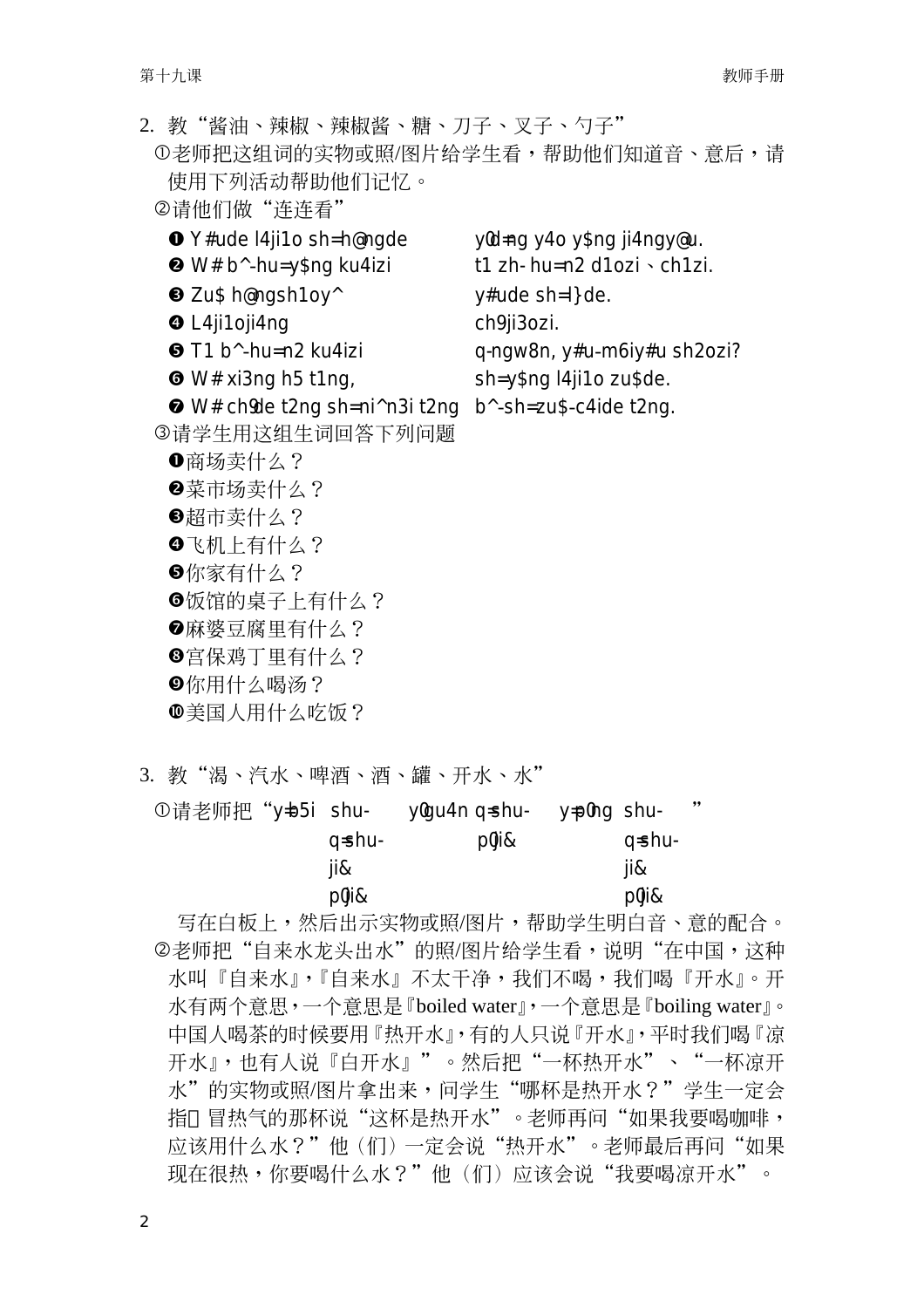- 3老师可以把"k7"写在白板上,然后请学生自己看是什么意思,接 就请一个学生出来, 按照老师所说的表演出来。"我很渴, 我看看家里 有什么东西可以喝。哇!这儿有两瓶汽水,直棒。我喝一杯就够了。嗯! 好舒服。"(所使用的生词以这组为主)。
- 4老师请学生出来,用本组的生词说出一段情节,让老师来表演。在大 研中可把学生分成两人一组,轮流说、轮流表演。
- 4. 教"有名、奇怪、点菜、四川、辣、不大"
	- ①老师把"v#um0ng、q0qu4i、di3n-c4i、S=chu1n、l4、b^-d4"上下排 列写在白板左边,再把"Sichuan (province)、not very、(peppery) hot、 strange、to order dishes (of food)、famous"上下排列写在白板右边,告 诉学生"请先听我的句子、看我的 expression 然后做 match。"句子如下: ❶寿当劳很有名。
		- **2**他天天吃很多东西,可是他不胖,真奇怪。
		- 6点菜的时候一定要看菜单。
		- ❹四川在中国。
		- 6四川菜很辣。(做表情)
		- 6现在你们的汉语还不大好。
	- 2请学生做下列是非题,若是"对",请学生用自己的话重复说一次, 若是"不对"则加以改正。
		- OPresident Lincoln 是有名的德国人。
		- 2今天很冷,可是他只穿一件衣服,我觉得很奇怪。
		- **B**咖啡很辣,所以我不喝。
		- **❹**如果有五个人一起吃饭,点一个菜、一个汤就够了。
		- ●现在你们的普通话还不大流利。
		- 6四川人的普通话一定不标准。
		- ●你吃太辣的东西以后会觉得不舒服。
		- ❸现在你已经会用普通话点菜了。
- 5. 教"周末、愿意、恐怕、自己来"
	- ①请学生看"zh! um\$、yu4ny=、k#nqp4、z=i- l2i"的英文意思,然后做 下列翻译
		- **O** I will play baseball with my classmates this weekend.
		- **2** Are you willing to go to a movie theater with me?
		- **O** I am afraid I can't go to the movies with you tonight.
		- **O** He is not willing to lend me his bicycle.
		- **O** I don't think he will help me, I think I have to do it myself.
		- **O** Don't be polite. Please help yourself. Eat more!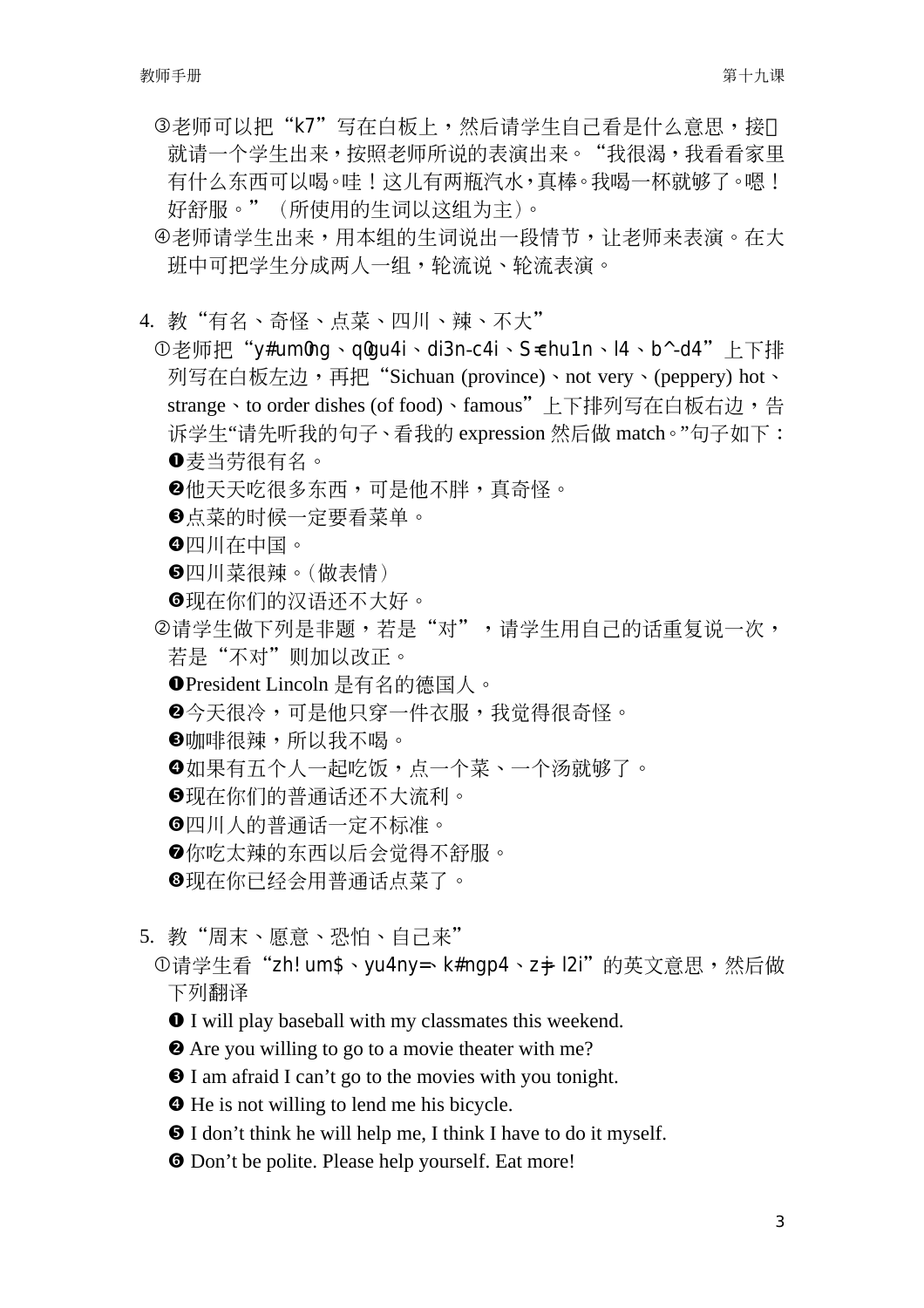②请学生自己用这组生词浩句或互相问答。

6. 教"盘、盘子、瓶子、罐子"

①请学生看"p2n、p2nzi、p0ngzi、qu4nzi"的英文意思

- ②老师把"盘子、瓶子、罐子"的实物或照/图片给学生看,然后问"哪 个是盘子/瓶子/罐子?"
- ③老师把不同大小颜色的"盘子、瓶子、罐子"放置在不同的地方,然 后问"Adj. 盘子/瓶子/罐子在哪儿?"学生回答这个问题时,可以温习 很多不同的 PW 的形式。
- 4老师给学生看一些菜的照/图片,并说出如下的句子"这盘菜是麻婆豆 腐。/ 这盘菜是红烧鱼等。"
- ⑤给学生看"一盘水果、一盘宫保鸡丁、一盘炒面"的照/图片,请他们 说些话来形容。
- 7. 教"或者"
	- ①老师先告诉学生"英语里的『or』,如果是问题,普通话用『还是』,但 是如果在 statement 里, 英语的 『or』, 普诵话要说 『或者』"然后给例 子
		- Q: Do you want to watch TV or see a movie?

N- y40 k4n di4nsh= h2ish= y40 k4n di4ny-ng?

- $A:$  Watching TV or seeing a movie it's up to you (to decide). K4n di4nsh=hu\$zh7 k4n di4ny-ng, sulbi4n n-.
- ②因为"还是"的用法,在第三课中已经学过,并且不断的被使用,所 以在这课中练习的重点是"或者"。

请告诉学生❶"或者"常用来表达"两种情况中之任何情况皆可或皆 不可", 所以后面常常跟一个表示评论、决定的句子, 如: 都不好。/ 随便你。/都行。2 若是用"动词句"表示不同情况,那么用"或者" 来翻译"or"都行,但是如果表示情况的句子是"名词句",那最好用 "或者" 来翻译 "or" 。❸ 因为语言习惯的不同,有的中国人在前半 句中喜欢用两次"或者",有的就只用一次。比方说:或者你去、或者 我去,都行。/ 你去或者我去,都行。

③请学生做下列翻译

**O** Q: What bus should I take to go to Beijing University?

A : Either 332 or 375 is okay.

<sup>2</sup> I hope you don't call me on either Saturday or Sunday, because I have an exam on Monday.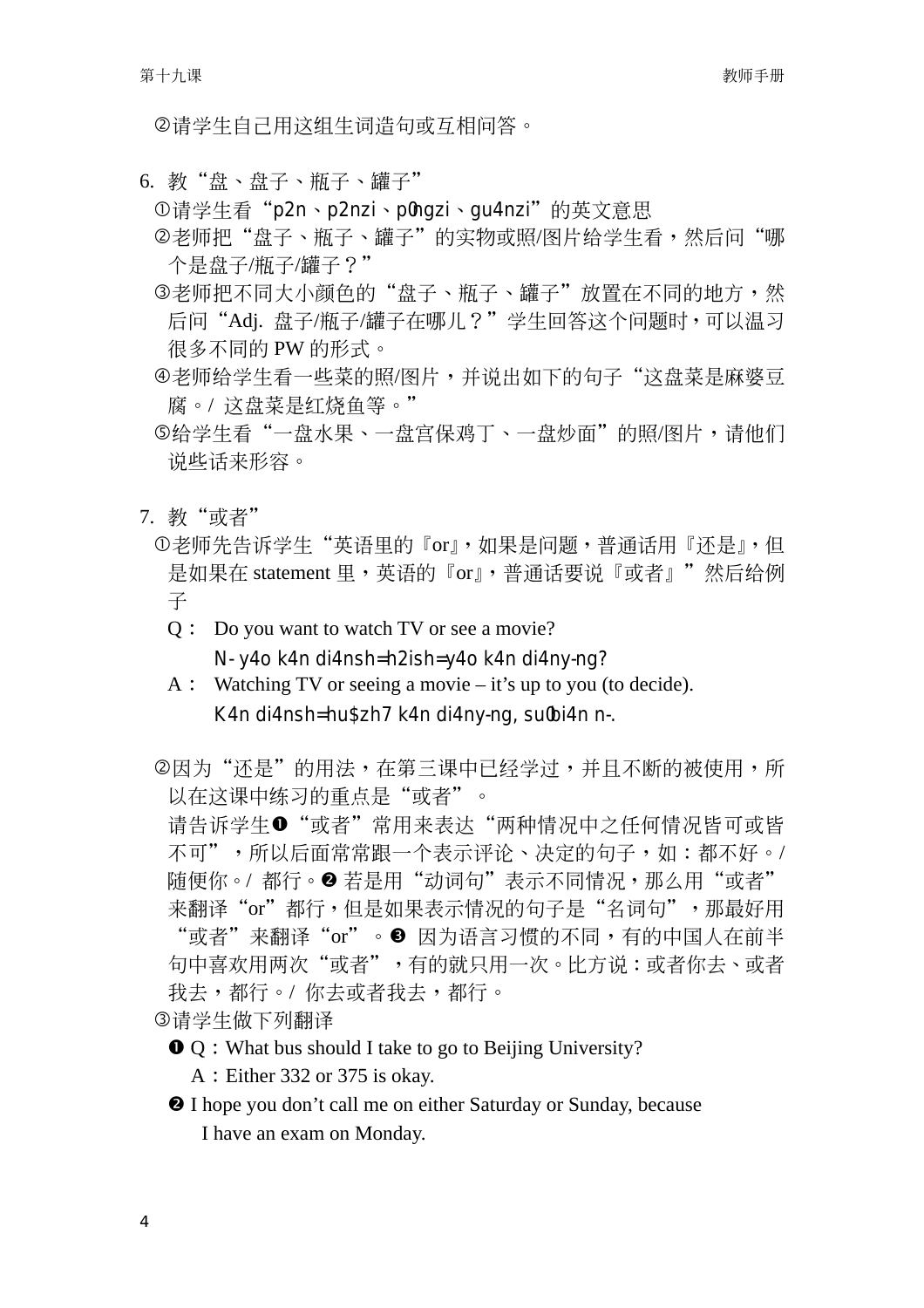- $\Theta$  Either the red shirt or the green shirt is fine, because you are wearing white trousers.
- $\bullet$  Who is willing to read this English letter? either an American or a British person is okay.
- **O** When you cook this dish, it is okay whether you use onion or not.
- s Either 9 o'clock or 10 o'clock is too late to go to bed you should go to bed at 8:30.

④请学生自己用"或者"浩句

- 三. 句型教法
- A. 这课的句型主要是教"在、到、给"做为 Verb Suffix 的用法。每个词 在教新用法的时候,从"温习已学过的用法"开始是一个帮助学生"整 理思绪"的好顺序,至于温习的方法以"让学生自己表达然后由老师帮 他归纳"比"由老师告知学讨的用法、意义,然后叫学生照 使用"好。 B.1. 教"V-在"的用法
	- ①老师把"z4i"写在白板上,请学生造句,按照学生所说的句子,老 师归纳成 z4i: 1. | z4i . □ 写在白板上。
		- 2.  $\uparrow$  z4i Place.
		- $3.\n\textcolor{blue}{\bullet}$  z4i Place Action.
	- ②老师赞扬学生以后告诉他们今天要学一个新的用法,就是做"Verb" 的"Suffix",然后在"3. | z4i Place Action."下面写"4. S V- z4i PW."接 告诉他们,这个句型是用来叙述一个动作的静态、稳定的 位置,而不是形容动作本身的"动态",所以适用的动词并不是很 多,他们学过的有"站、坐、停、睡、放、写"等可用。 3老师用自己或东西的移动,请学生回答下列问题
		- **●现在我坐在那儿?**
		- 2 我的手表放在哪儿?
		- **<sup>3</sup>**谁站在你后边?
		- <sup>⊙</sup>(拿起学生的书)你的名字写在哪儿?
		- 6你的自行车停在哪儿?
		- ⊙你小时候自己睡,还是跟妈妈睡在一起?
		- ⊙你愿意不愿意跟我坐在一起?

④请学生自己用老师给的"V-在"来造句。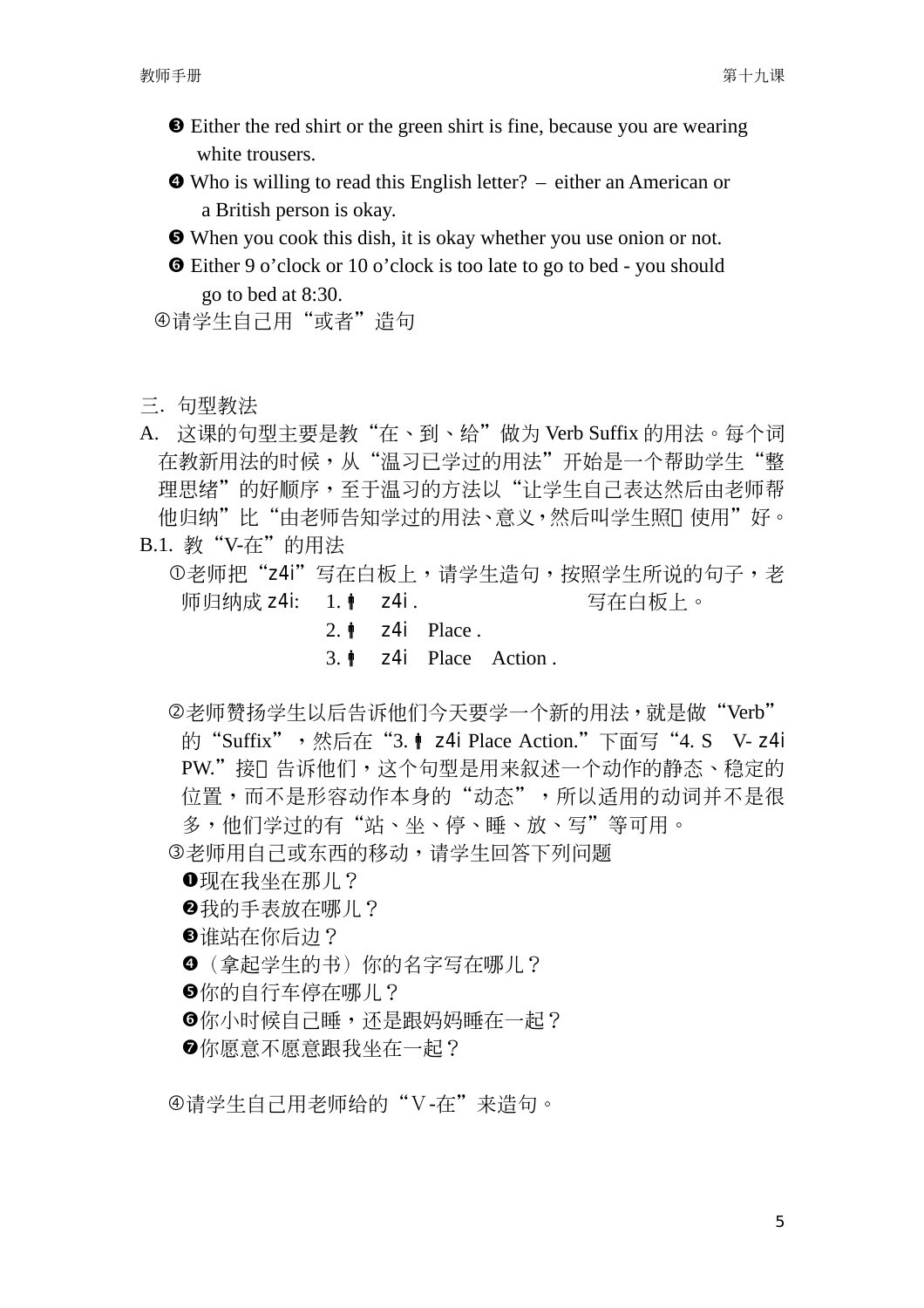- 2. 教"V-到"的用法
	- ①老师把"d4o"写在白板上,请学生造句,按照学生所说的句子,老师 归纳成 d4o 1. S d4o. 写在白板上。
		- 2. S d4o PW  $|2i/q^*$ .
	- ②老师赞扬学生以后,告诉他(们),"到"也可以用为"Verb suffix", 意思是"to"或者"up to", 接 把"S V-d4o PW l2i/q\*." 写在 goal
		- "2. S d4o PW I2i/q\*."的下面,并说明"V-到"后面可以接"地方 词",后面常跟 "来/去"来表示发生动作的地方和说话的人的"接 近"或"远离"的关系。"V-到"后面也可以接一个动作的目标点,此 时不接"来/去"干后。
	- 3老师请学生逐一翻译"move to 、 drive to、 fly to、 walk to、mail to、 ride to",然后用动作或实物的帮助,请学生回答下列问题。
		- ❶ (走向门外) 我要走到哪儿去?
		- <sup>2</sup> (出示要寄出的信件) 这封信要寄到哪儿 (去) ?
		- 图(出示航空公司的时间表)这研飞机要飞到哪儿(去)?
		- 4 你是什么时候搬到北京来的?
		- 6 从这儿开到北大,十分钟够不够?
		- ◎ 这个东西(出示一物)是谁拿到这儿来的?
	- ④老师请学生逐一翻译"read up to、 study until、sleep until、teach up to、 speak until"后, 问学生下列问题
		- ❶ 不来学校的时候, 你睡觉睡到几点?
		- 2 你想, 这个星期我们会学到第二十课吗?
		- <sup>6</sup> 如果你的同学在你家说话说到十一点还不回家,你会做什么?
		- ❹ 如果明天考试,今天晚上你会读到几点睡觉?
	- **6** 中国人有一句话说"活到老、学到老。"是什么意思? [活 = live] 6 你练习发音练习到什么时候?  $[$ 老 = old ⑤请学生做句型翻译的11、21。
- 3. 教"V-给"的用法
	- ①老师把"q7i"写在白板上,请学生造句,按照学生所说的句子,老 师归纳成 g7i: 1. | g7i | thing. 写在白板上。 2.  $\phi$  q7i  $\phi$  action.
	- ②老师赞扬学生以后,告诉他们"现在我们来练习『V-q7i』"。接 就 把"S V-g7i | things."写在"2. | g7i | action."下面。 3老师指 "V-g7i"的"g7i"说: "这个『给』的 translation 也是『to』, 用『Verb-d4o』的时候,后面是一个『地方』,用『V-给』的时候后面

6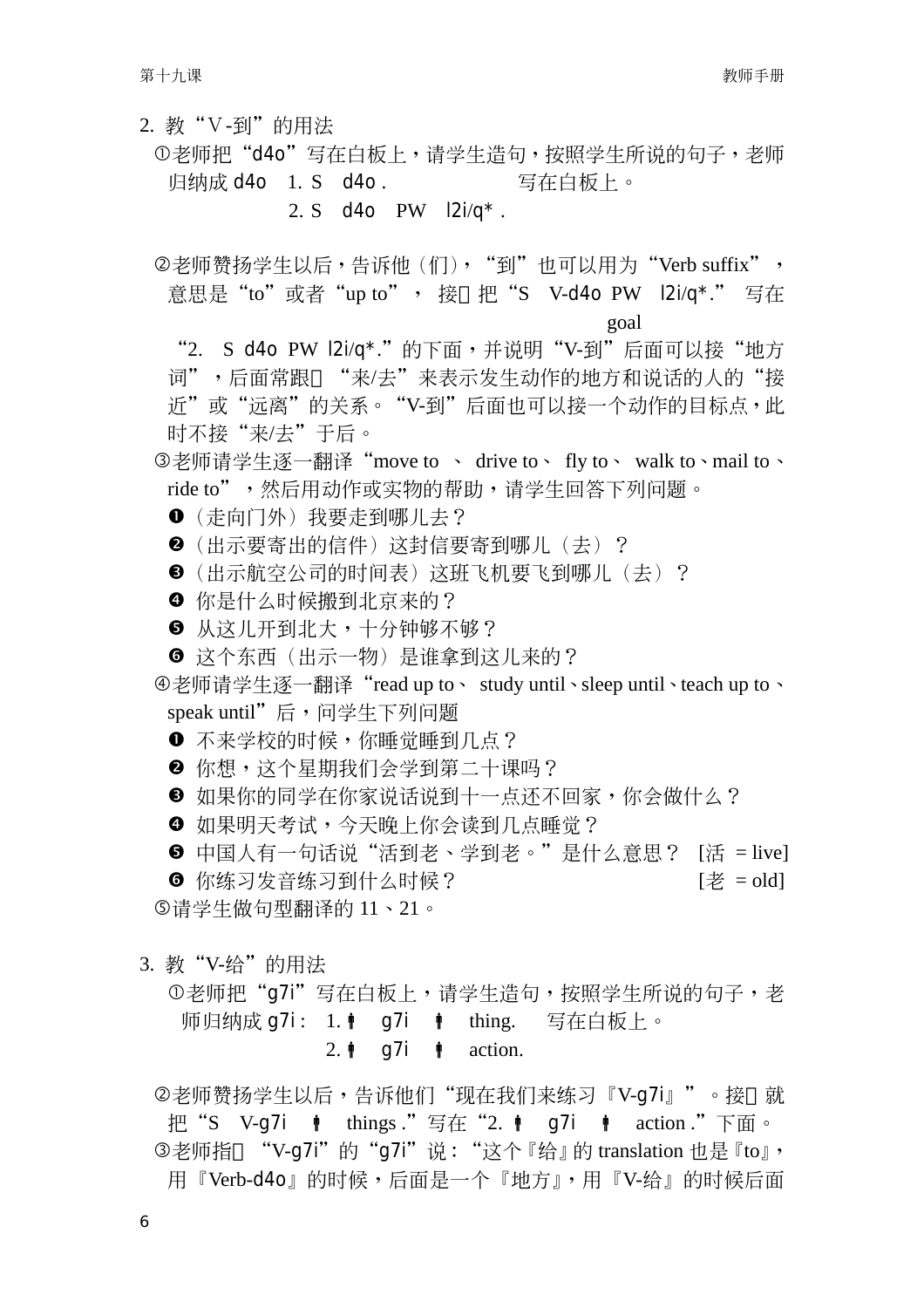是『一个人』。"接 就用动作或实物来示范句子的意思。

**0**十二月的时候,我寄给我兄弟姐妹很多东西。

2他回国的时候,他会卖给我他的车。

④请学生用"xi7 q7i、d3 (di4nhu4) q7i、f\* (qi2n) q7i、ji8 q7i、m4i q7i、 t<sup>9</sup> (gi^) g7i、n2 g7i" 造句。

⑤请学生做句型翻译的31

4. 教"S l2ile."及"的"在句尾表"确定"的语气

①老师把"S l2ile."写在白板上,然后请学生照 这个句型说句子,并 日用英语把自己的汉语句子翻出来, 学生的句子大概都是"came"或 "has come"的用法。事实上中国人用"来了"的情况很多,现在练习 一种表达"期待实现"的语气。

②肯定、赞扬或改正学生的句子以后,老师指 句型中的"S"说"如果 这个『Subject』是你的 expectation, when it appears/arrives/shows up, 你 很高兴,你说『S 来了!』。For instance, 我们等王老师来, when she shows up, 我们说『王老师来了!』 (声音要很兴奋)。点宫保鸡丁以 后, when it is served up, 我们说『宫保鸡丁来了!』"

3请学生做下列的翻译

**O** Here comes the menu! Quickly order the food, okay? I am so hungry!

 $\Theta$  Mom, look! Here comes the airplane. Dad must be on it.

**O** Great! The ice cream is here!

**O** Look, bus #2 is here, so we don't have to take a taxi.

**O** Miss Lin, your registered letter is here.

④老师把"Sh=de. H3ode. S hu=de."写在白板上,然后做出听电话 接受指示的样子,不断地点头说"是、是的。""好、好、好、好的。"

"我会的。"然后做出挂电话的动作,问学生知道不知道他在做什么? 他们一定会说"知道!"。然后问他们知道不知道刚刚他说什么?大概 有些人知道,有些人不知道,所以请说明"When wishing to emphasize

『Yes! or Okay! or  $\phi$  will carry out your instructions as given』, 普通话 说『是的、好的、●会的。』。这个『的』(指"的") makes the more mood emphatic, i.e. adds emphasis."

⑤老师给学生一些指示,叫他们用这个语气来应答

❶你走到前边去。

- 2这本书,你拿给他。
- ❸今天晚上你早一点睡觉。
- ❹别客气,多吃一点菜。
- **6请你读这个句子**,读到第五个字就停。

6你去站在门前边。